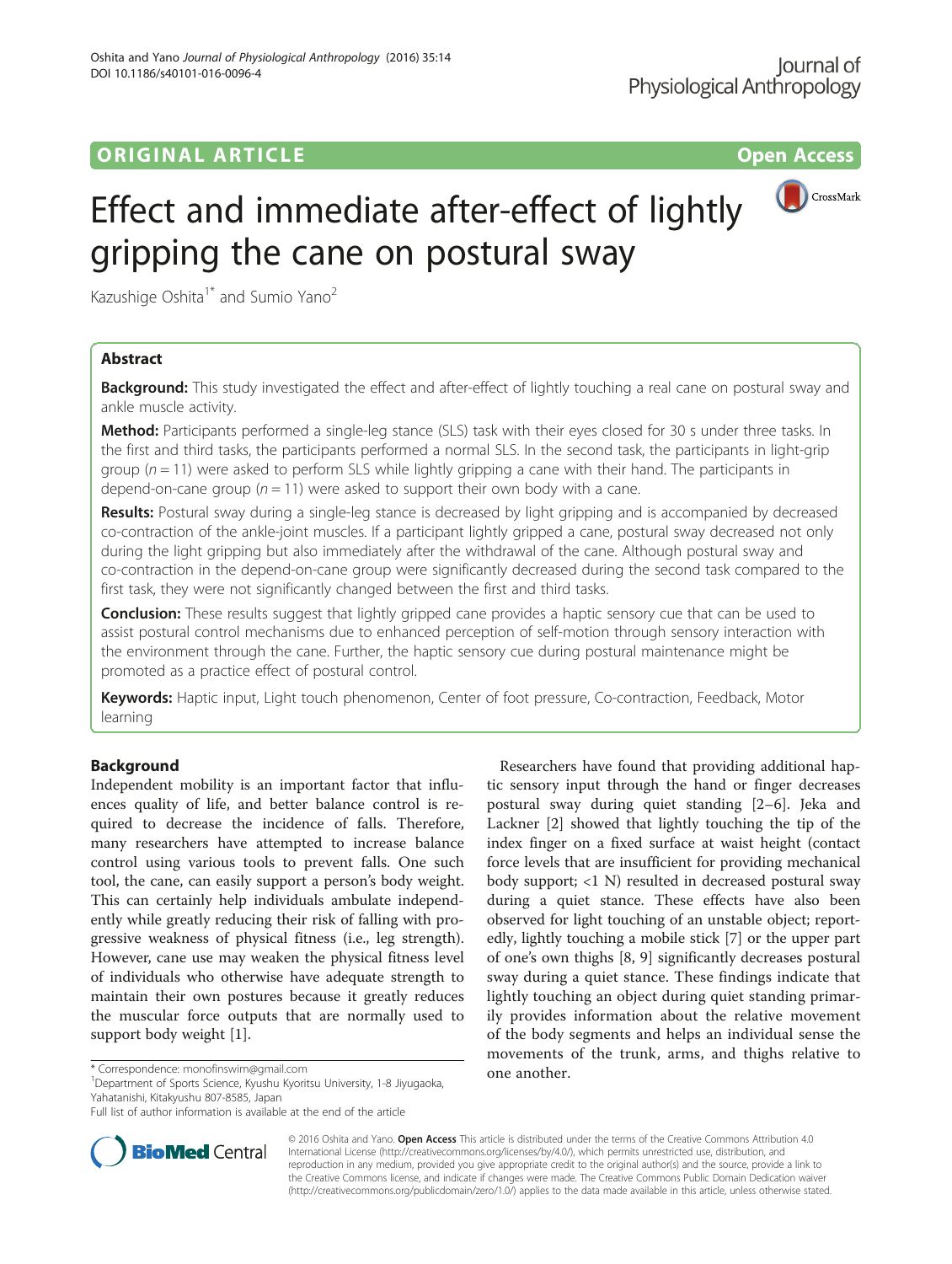Furthermore, these light touch effects persist immediately after the withdrawal of light touching. Johannsen et al. [[10\]](#page-6-0) reported that decreases in postural sway during 5 s of light touch persisted even immediately thereafter. Oshita and Yano [[9\]](#page-6-0) also reported that postural sway was significantly decreased during 30 s of lightly touching one's own thighs and that it tended to decrease thereafter. Therefore, these studies suggest that the haptic sensory cue during postural maintenance might be promoted as a practice effect of postural control. However, these previous studies did not examine the aftertouch effect under various body support conditions. Because the after-touch effect observed only in light touching has not been examined, studies are needed to compare the after-effect of light touch (i.e., haptic sensory input) with that of heavy touch (i.e., mechanical body support).

Although strongly gripping and depending on a cane greatly reduces muscular force outputs to support one's body weight [[1\]](#page-6-0), lightly touching or gripping a cane does not reduce muscular force outputs because contact force levels are insufficient for providing mechanical body support. Observation of the after-effects of lightly touching a cane would aid in the development of a useful application to acquire balance control ability. Further, the mechanisms underlying the association between postural sway and light touch have not been thoroughly examined. Therefore, studies are needed to clarify the direct relationship between muscle activity and the effect of light touch on balance control. Thus, the purpose of the current study was to investigate the effect and aftereffect of lightly touching a real cane on postural sway and leg muscle activity.

#### Methods

## Participants

Data were obtained from 22 healthy men (age, 19–26 years old; height, 1.63–1.83 m; weight, 55.3–72.6 kg) with no current or previous medical history of neural, muscular, or skeletal disorders. The participants were randomly assigned to light-grip (LG;  $n = 11$ ) or dependon-cane (DC;  $n = 11$ ) group. Before participating, all participants provided informed consent after being explained the study purpose. This study was approved by the human ethics committee of the Graduate School of Human Development and Environment, Kobe University (project registration number 165).

## Materials and procedure

In this study, postural sway and muscular activity were evaluated during the single-leg stance (SLS) on each participant's preferred leg with eyes closed since the participants were speculated to have the ability to remain still during a bi-pedal stance. Each participant identified the

preferred leg as that he believed was stronger and with which he would kick a ball [\[11](#page-6-0), [12](#page-7-0)]. This was the right side in all participants. If an individual kicks a ball with their preferred limb, the other limb is often required to support the entire body weight. Therefore, balance control ability might be different between limbs: the limb preferred for daily use or the other limb regularly supporting the body weight over many years. However, Hoffman et al. [\[13\]](#page-7-0) reported no difference in unilateral postural sway (evaluated by total sway area and sway path length of the center of foot pressure) between the functionally preferred and non-preferred lower limbs in a healthy population of young adults.

During SLS, postural sway was evaluated by center of foot pressure (COP) using a force platform (T.K.K. 5810; Takei Scientific Instruments Co. Ltd., Japan). The force platform was connected to a personal computer by an analog-to-digital converter (AI-1608AY-USB; CONTEC, Japan). Data were recorded at 100 Hz and stored on a hard disk for later analyses.

To assess muscle activity during SLS, surface electromyography (EMG) data were collected from the gastrocnemius (GAS) lateralis and tibialis anterior (TA) muscles. These muscles were selected based on the study result that assessed muscle activity during a quiet stance [\[14](#page-7-0)]; although co-contraction of the lower-leg (ankle-joint) muscles was significantly increased with eyes closed during the SLS compared to the bi-pedal stance, no significant effect on the upper-leg (hip joint) muscles was seen in normal healthy participants. On the preferred leg, bipolar surface electrodes with an EMG amplifier (ID2PAD; Oisaka Electronic Equipment Ltd., Japan) were placed over the GAS and TA at a 2-cm inter-electrode distance. Skin impedance to the electrical signal was decreased by gentle abrasion with a skin preparation gel (Skin Pure; NIHON KODEN, Japan) and wiping with isopropyl alcohol swabs. The signals were amplified 500 times and acquired at a sampling frequency of 1000 Hz using a data logger with an analog-to-digital converter (LP-MS1002; Logical Product Corporation, Japan).

#### Experimental protocol

Maximum voluntary muscle contractions (MVCs) were initially performed in the directions of ankle plantar flexion and dorsiflexion. To engage the GAS, each participant stood on a squat rack on his preferred leg while holding onto the rack to maintain his balance. The participants were instructed to attempt to rise up onto their toe against the pressure applied to their shoulders by the investigator. To engage the TA, each participant sat upright with his knees in full extension and 90° of ankle dorsiflexion was prevented. The participant was then instructed to attempt dorsiflexion against the applied pressure in the direction of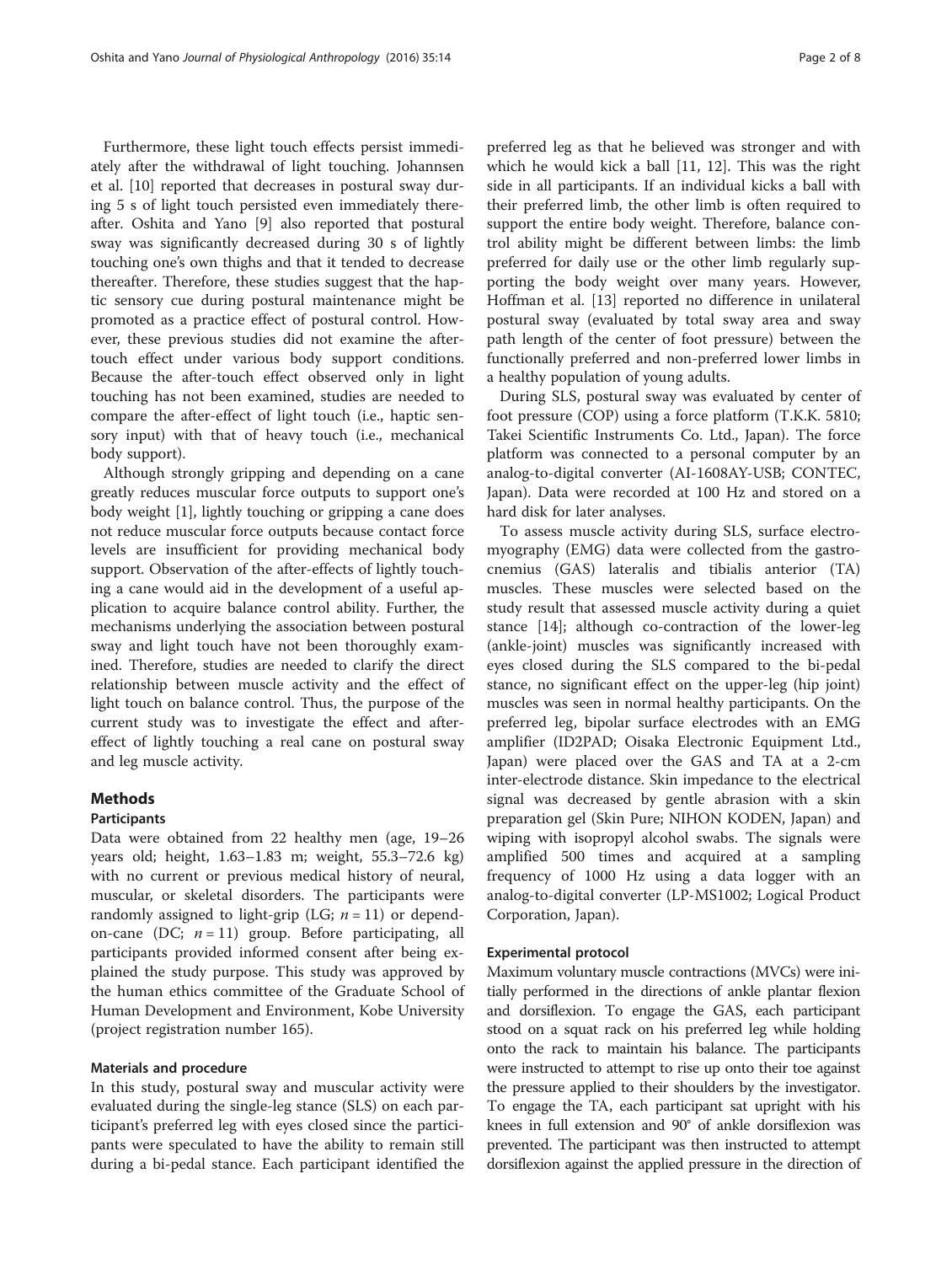ankle plantar flexion by the investigator. During the MVC tests, visual feedback of the EMG signals was displayed on a PC monitor and verbal encouragement was provided by the investigators. The participants were asked to perform each MVC twice for 5 s with a 10-s pause between tests. The participants were allowed to reject an effort that they deemed as not "maximal."

After the MVC tests, the participants performed three SLS tasks with a 1-min rest period (Fig. 1). The duration of this rest period was based on a study that investigated the effects of light touch of the upper legs on postural sway [[9\]](#page-6-0). The first and third tasks were standard SLS (pre- and post-cane tasks). All participants were instructed to remove all footwear, step onto a force platform, and maintain an upright stance. The experimenter then instructed the participant to close his eyes, raise his non-preferred leg (foot) from the platform, and maintain the posture for 30 s. This duration was based on a study that evaluated the muscular activity during the SLS [\[14](#page-7-0)]. Before the MVC tests, a practice session allowed the participants to become familiar with the SLS protocol for approximately 5 min.

In the second task (cane task), the participants in the LG group were asked to perform SLS and let their left hand lightly grip the cane (using fingers and palm as shown in Fig. 1 with no vertical force) in the left anterior oblique position for 30 s. During this task, the vertical force on the cane was measured by a platform scale with a digital indicator (HT-500, A and D Co., Ltd., Japan), and carefully observed by the investigator. If the vertical force exceed 1 N (equivalent to 0.14–0.22 % of body weight), the experiment trials (including the precane task) were terminated and repeated after 30 min. The participants in the DC group were instructed to perform SLS while supporting their weight with the cane held in their left hand. The cane length was regulated so the top of the cane would reach the crease of the wrist while the participant stood up straight with his arms at his sides. The length was confirmed when each participant held the cane while standing with the elbow flexed 15–20°.

## Data analysis

To assess the COP from the stored force data, a 10-s period in the middle portion of each task was selected for the analysis since body motion was not immediately stabilized when the participants performed the SLS. The mean velocity of COP trajectory (V-COP) was calculated as the total path length of COP displacement (in mm) divided by calculated time (in s).

The stored EMG data were processed using the waveform analysis software SPCANA (ver. 4.92). After band-pass filtering (1–500 Hz), the root mean square of the EMG signal (RMS-EMG) in each task was calculated. In each MVC task, RMS was calculated every 0.2 s (200 samples), and the maximum 0.2-s interval RMS-EMG value from the two MVCs was recruited as the MVC value. In each SLS task, a 10-s period in the middle portion was selected to calculate the RMS-EMG value. Further, these data were normalized to the MVC value (% MVC) for the muscle activity evaluation. The co-contraction index (CCI) was calculated using the following equations [\[15](#page-7-0)] to evaluate co-contraction of the antagonist muscle. This index was recruited as reported in a study that evaluated the muscle activity during bi-pedal stance and SLS [[14\]](#page-7-0) as:

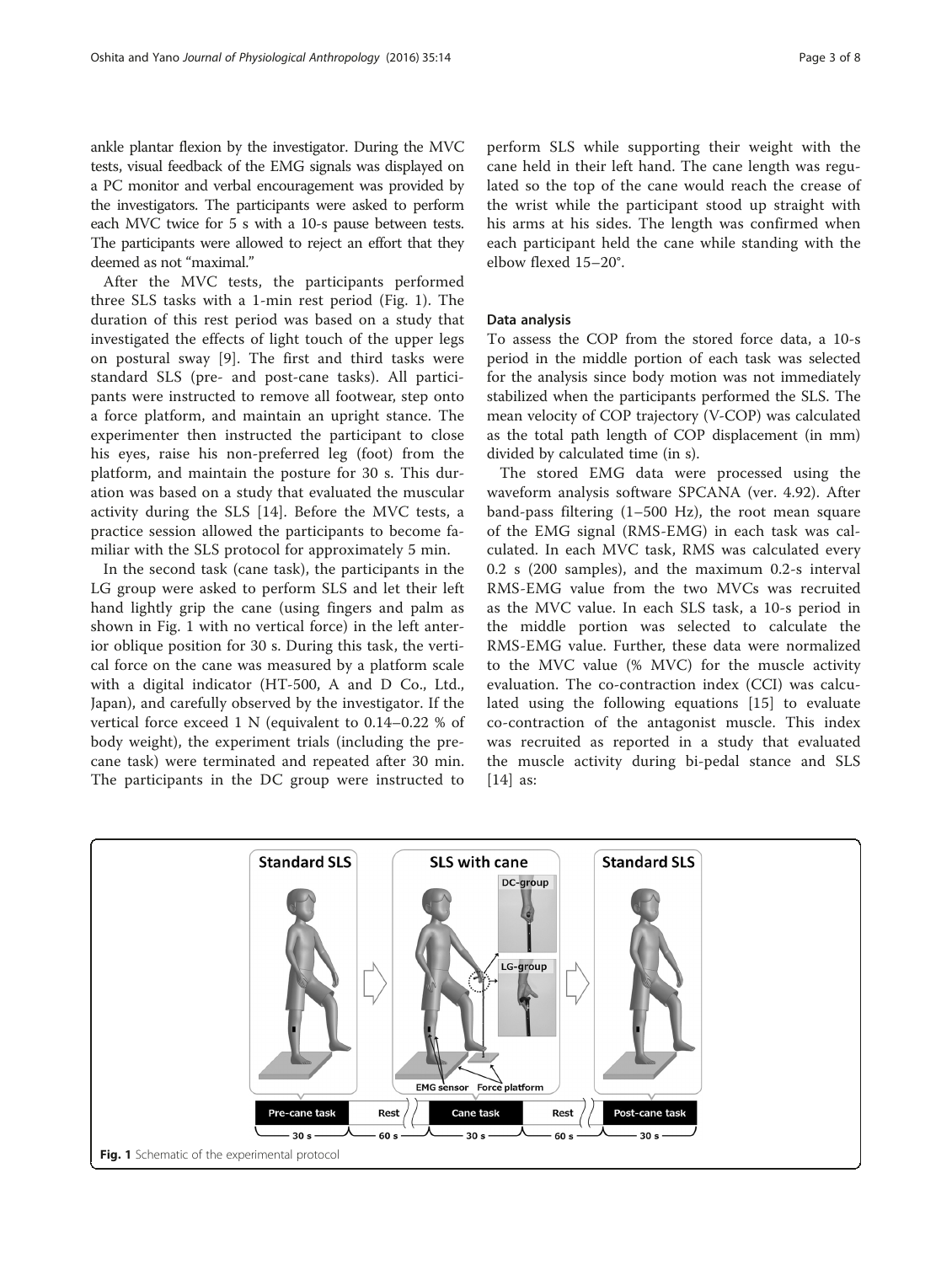$$
CCI = \left(\frac{\%MVC_{lower}}{\%MVC_{higher}}\right) \times \left(\%MVC_{lower} + %MVC_{higher}\right)
$$

where % MVC lower and % MVC higher represent the average normalized RMS-EMG value of TA or GAS activities.

### Statistical analysis

V-COP, % MVC, and CCI between the three SLS tasks in each group were evaluated using two-way repeatedmeasures analysis of variance (ANOVA), which was used to compare the three tasks and the two groups. Relative changes in V-COP and CCI in the cane and post-cane tasks compared to the pre-cane task were also evaluated using two-way ANOVA, which was used to compare the tasks and the groups. After the ANOVA, post hoc multiple comparisons were made using Fisher's least significant difference (LSD) test. To investigate the effect of the cane use condition on postural sway and muscle activity, the relationship between V-COP and CCI during the cane task was evaluated by regression analysis. Values of  $P < 0.05$  were considered statistically significant. These analyses were performed using J-STAT (ver. 12.5) and js-STAR (ver. 2.0.6j) software. In addition to the significance testing, effect sizes  $(r)$  were calculated for changing tasks. Data are presented as mean ± standard deviation (SEM) unless otherwise stated.

#### Results

Figure 2 shows the representative trajectories of the COP path in each group. For the average V-COP in each group (Table [1](#page-4-0)), the factors of tasks and the interaction between tasks and groups exhibited statistically significant effects. Further, post hoc test revealed that postural sway in the LG group significantly decreased not only during the light gripping (second task) but also immediately after the withdrawal of the cane (third task). Although postural sway in the DC group was significantly decreased during the cane task compared to pre-cane task, immediate after-effect of withdrawal of the cane on postural sway was not observed. Effect sizes of V-COP were large in the cane and post-cane tasks versus the pre-cane task  $(r = 0.79$  and 0.67) in the LG group. Although a large effect was seen in the cane versus precane tasks  $(r = 0.82)$ , a small effect in the pre- versus post-cane tasks  $(r = 0.07)$  was seen in the DC group. Therefore, postural sway is decreased by both, supporting a person's own weight with a cane and just lightly gripping the cane. Further, if a participant lightly gripped a cane during SLS, postural sway decreased not only during the light gripping but also immediately thereafter. However, no after-effect was seen when the participant used the cane to support his weight.

Regarding muscle activity (Table [1](#page-4-0)), although TA and GAS activities were significantly affected by the tasks, the interaction between the tasks and the groups exhibited statistical significance only in the TA activity. Post hoc test revealed that although the TA activity in the LG group significantly decreased during the cane task compared to the pre-cane task, the GAS activity was not significantly different between the tasks. The TA and GAS activities in the DC group were significantly decreased during the cane task compared to the pre- and postcane tasks. For the CCI of the GAS-TA (Table [1\)](#page-4-0), the factors of tasks and the interaction between the tasks and the groups exhibited statistically significant effects. Post hoc test revealed that CCI in the LG group significantly decreased during the cane task compared to the pre-cane task. Further, it did present large sized effect

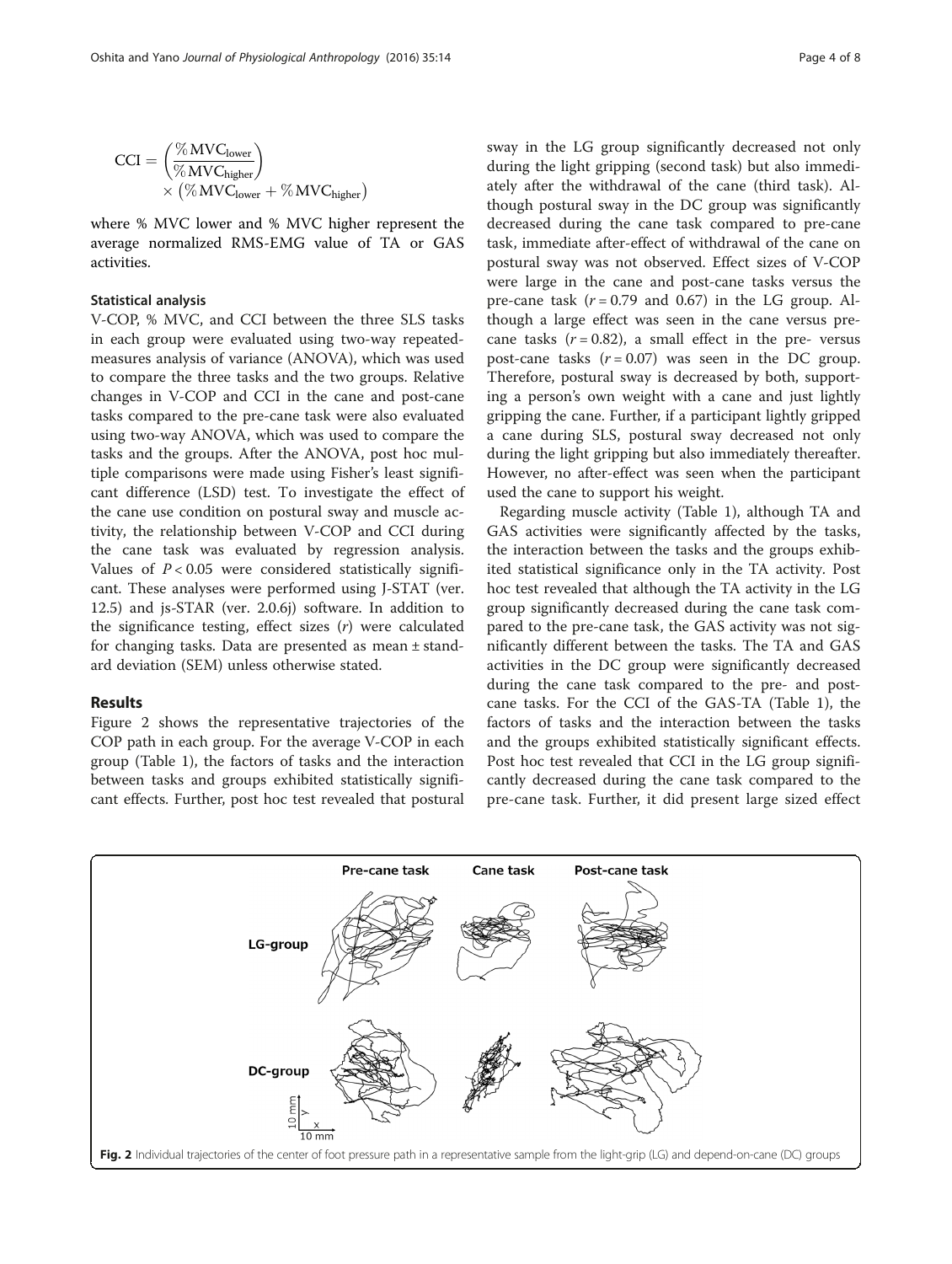| Variables          | Group | Pre-cane task    | Cane task                     | Post-cane task                | <b>ANOVA</b> |       |             |
|--------------------|-------|------------------|-------------------------------|-------------------------------|--------------|-------|-------------|
|                    |       |                  |                               |                               | Task         | Group | Interaction |
| $V-COP$ (mm/s)     | LG    | $53.07 \pm 8.99$ | $42.79 \pm 7.83$ <sup>*</sup> | $46.17 \pm 7.59$ <sup>*</sup> | P < 0.01     | N.S.  | P < 0.01    |
|                    | DC    | $53.77 \pm 9.22$ | $25.23 \pm 4.11$ <sup>*</sup> | $55.02 \pm 8.67$ <sup>#</sup> |              |       |             |
| EMG-TA (% MVC)     | LG    | $23.80 \pm 3.70$ | $17.79 \pm 2.57$ <sup>*</sup> | $22.40 + 2.76$                | P < 0.01     | N.S.  | P < 0.01    |
|                    | DC    | $23.83 \pm 3.68$ | $5.46 \pm 1.27$               | $24.58 \pm 3.22^{\#}$         |              |       |             |
| EMG-GAS (% MVC)    | LG    | $27.56 + 2.87$   | $74.77 + 3.01$                | $27.12 + 3.77$                | P < 0.01     | N.S.  | N.S.        |
|                    | DC    | $30.31 \pm 4.63$ | $18.74 \pm 2.86$ <sup>*</sup> | $33.21 + 7.86^{\#}$           |              |       |             |
| <b>CCI (% MVC)</b> | LG    | $34.50 \pm 3.90$ | $26.53 \pm 2.96^{*}$          | $31.69 \pm 3.60$              | P < 0.01     | N.S.  | P < 0.01    |
|                    | DC    | $34.24 + 4.00$   | $7.36 \pm 1.86^*$             | $33.62 \pm 3.63^{\#}$         |              |       |             |

<span id="page-4-0"></span>Table 1 Mean value of each variable during three single-leg stance tasks

Values are expressed as mean  $\pm$  standard error of the mean in each group

 $*P < 0.05$  (versus pre-cane task);  $*P < 0.05$  (versus cane task)

 $(r = 0.65)$ . Although post hoc test did not reveal a significant effect in CCI between the pre- and post-cane tasks, it did present a medium effect  $(r = 0.39)$ . CCI in the DC group was significantly decreased during the cane task compared to the pre- and post-cane tasks. Although a large effect was seen in the cane versus precane tasks  $(r = 0.91)$ , a small effect in the pre- versus post-cane tasks ( $r = 0.08$ ) was seen in the DC group.

Although the relative change in V-COP during the cane and post-cane tasks versus the pre-cane task was not significant, there was a significant interaction between the tasks and the groups (Table 2). Therefore, although the decreased postural sway induced by the cane use increases immediately after its withdrawal regardless of the supporting condition (lightly gripping or strongly supporting one's own weight), the increase in postural sway occurred greatly when the participants strongly support their own weight with the cane. The relative change in CCI during the cane and post-cane tasks compared with the pre-cane task showed a significant effect of the tasks, the groups, and the interaction between them (Table 2). Therefore, we determined the following: (1) the relative change in cocontraction of the ankle-joint muscles versus the pre-cane task differed between the cane use conditions (lightly gripping versus. strongly supporting one's own weight); (2) decreased co-contraction induced by the cane use increased immediately after its withdrawal; and (3) this increase in

co-contraction rate was greater when the cane was used to support one's own weight.

Regression curves between V-COP and CCI during the cane task were obtained from a nonlinear logarithmic regression analysis (Fig. [3\)](#page-5-0). Although the equations of the regression curves in the LG group was  $y = 11.868 \ln(x) -$ 16.512 ( $P < 0.05$ ), no significant relationship was observed between V-COP and CCI in the DC group. Therefore, the relationship between postural sway and muscle activity varies according to the cane use condition.

## **Discussion**

The present study showed that postural sway was significantly decreased by the light gripping a cane. Contact of the finger or hand with an object has been shown to decrease postural sway during a quiet stance. The time of postural stabilization was measured after the participants made light finger contact with a fixed external object by Rabin et al. [\[4](#page-6-0)], who observed that fingertip contact forces stabilized with a time constant of <0.5 s, and a sway amplitude of COP stabilization rapidly occurred after fingertip contact. Further, the stereotypical pattern of force changes at the fingertip correlated with changes in COP by approximately 300 ms and was evident within the first 0.5 s of finger contact. On the other hand, Kouzaki and Masani [[5](#page-6-0)] found that the effects of a light touch during a quiet stance were diminished due to loss of finger

**Table 2** Relative change (%) of V-COP and CCI during cane and post-cane tasks compared with pre-cane task

| Variables  | Group |                   | Pre-cane task versus |          | <b>ANOVA</b> |             |  |  |
|------------|-------|-------------------|----------------------|----------|--------------|-------------|--|--|
|            |       | Cane task         | Post-cane task       | Task     | Group        | Interaction |  |  |
| V-COP      | LG    | $-19.55 + 4.14$   | $-13.08 \pm 3.57$    | P < 0.01 | N.S.         | P < 0.01    |  |  |
|            | DC    | $-50.13 \pm 4.82$ | $7.18 + 9.29$        |          |              |             |  |  |
| <b>CCI</b> | LG    | $-7.96 + 3.07$    | $-2.81 + 2.19$       | P < 0.01 | $P = 0.03$   | P < 0.01    |  |  |
|            | DC    | $-26.88 \pm 3.96$ | $-0.63 + 2.82$       |          |              |             |  |  |

Values are expressed as mean ± standard error of the mean in each group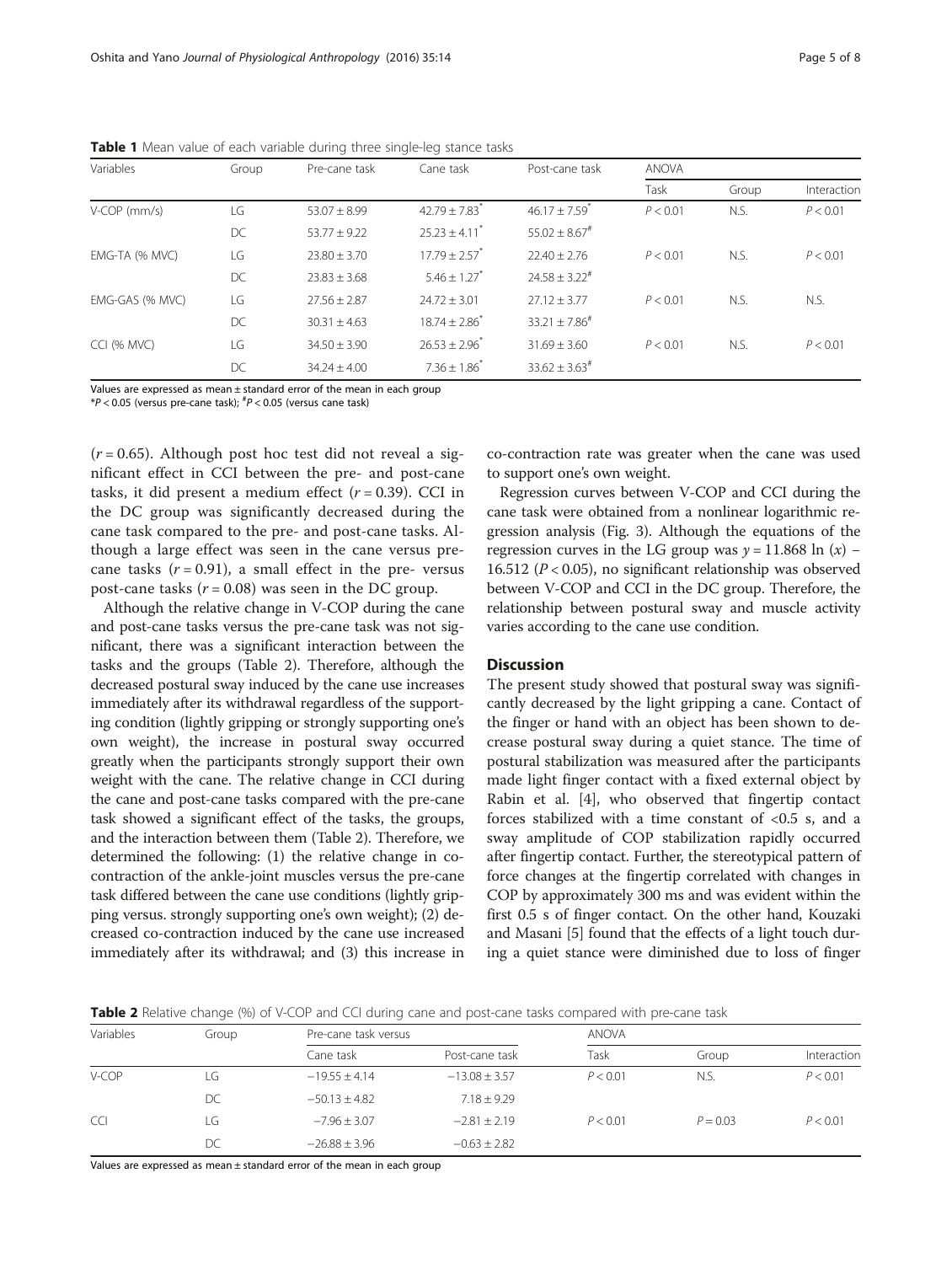<span id="page-5-0"></span>

haptic feedback induced by tourniquet ischemia. Therefore, the light gripping a cane during SLS provides information about movement of the body segments by helping an individual senses movements of the trunk, arms, and thighs relative to one another in the LG group.

For the muscle activity, no significant effect of plantar flexor muscle (GAS) activity was observed in the LG group. Watanabe et al. [[6\]](#page-6-0) reported that plantar flexor muscle activity was not significantly changed by light touch on a wall during the Romberg stance (feet together). During SLS, no significant difference in plantar flexor muscle activity between with and without visual sensory input was observed [[14](#page-7-0)]. However, dorsiflexor muscle (TA) activity during SLS was significantly lower with visual sensory input than without it. This study also observed that the TA activity in the LG group was lower in the cane task (i.e., with haptic sensory input through a cane) than in the pre-cane task. Therefore, the CCI of the ankle-joint muscles of the participants in the LG group was also lower in the cane task than in the precane task. Increased co-contraction of the ankle-joint muscles during standing can increase postural stiffness. This postural stabilization strategy was observed under threatening conditions (platform height is low or high and toes are positioned at or away from the edge) in healthy normal individuals while standing [[16, 17](#page-7-0)]. Haptic sensory input through a light touch provides information about the relative changes in one's own body segments and allows one to stand easily compared with standing with no haptic sensory information. Regarding light touch effects on muscle activity between agonist and antagonist muscles, a previous study observed that antagonist muscle activity was decreased when utilizing light touching [[9\]](#page-6-0). Another study suggested that this coactivation with light touch during standing might influence anticipatory postural adjustments (APAs) [\[18](#page-7-0)]. Therefore, these previous studies and the present study suggest that lightly gripping a cane decreases postural sway by decreasing co-contraction of the ankle-joint muscles.

An interesting finding of the present study is that, although postural sway decreased during the cane task, it also decreased immediately after cane withdrawal (in the post-cane task). However, this effect was not observed in the DC group. During the cane task, the participants in the LG group had to control their own bodies using their own muscle force since they were not allowed to apply force on the cane for support. On the other hand, the participants in the DC group were not required to control their own bodies using their own muscle force output; rather, they lightly gripped the cane. Therefore, although a significant relationship between postural sway and muscle activity (CCI) during the cane task was observed in the LG group, it was not observed in the DC group. The effect of motor learning is enhanced by providing additional feedback information, such as visual, auditory, haptic, and multimodal [\[19](#page-7-0)]. Further, the effectiveness of additional feedback information is also reported during postural control training [[20\]](#page-7-0). The light gripping of a cane provides such feedback information because an individual can sense movements of the trunk, arms, and thighs relative to one another through a haptic sensory input. Although this study investigated just the immediate after-effect of lightly touching a cane, postural sway also decreased immediately after cane withdrawal. Therefore, these results suggest that the haptic sensory cue during postural maintenance might be promoted as a practice effect of postural control.

However, muscle activities (GAS, TA, and CCI) during the post-cane task were not significantly different from those of the pre-cane task in the LG group despite the fact that postural sway in the post-cane task remains lower than that of the pre-cane task. Therefore, other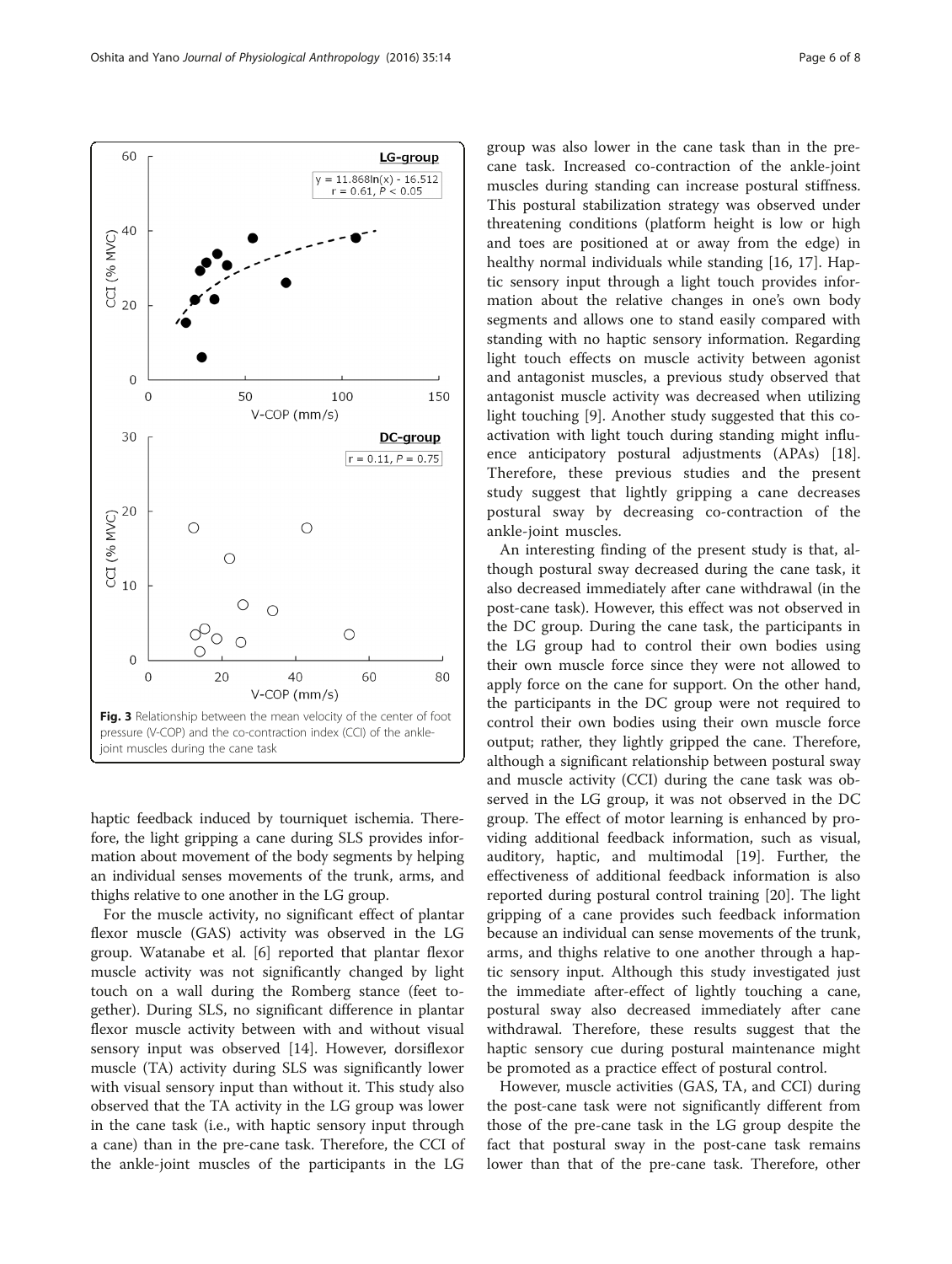<span id="page-6-0"></span>factor(s) such as the involvement of the nervous system or other muscles might play a role in the after-effect of cane withdrawal. A functional magnetic resonance imaging study reported that the neural activity during motor learning training is different between the kinds of feedback [[21](#page-7-0)]. One prosthetics study suggested that haptic information is important in the acquisition of motor control, since the availability of haptic information through electrical stimulation can promote sensory-motor function recovery [\[22\]](#page-7-0). Further, they reported that the sensorimotor or prefrontal motor cortex activity during control of one's own limbs differs between with and without haptic sensory feedback conditions. Therefore, further studies are needed to clarify the relationship between brain-nerve function or other muscle activities and postural sway during and after light touch.

The association between postural sway and light touch is scientifically interesting. However, it cannot be studied in various movements (i.e., daily activities) during contact with a fixed stable object. The present study revealed that postural sway was decreased not only by supporting one's weight on a real cane but also by just lightly gripping it. A cane can be used while performing various movements. Therefore, our results suggest a potential new use for a cane. If individuals want to maintain their posture, they can support their body weights by strongly holding onto objects (e.g., a wall, handrail, or cane). This can help them stand independently while greatly reducing their risk of falling when faced with progressive leg weakness. However, this may cause weakened muscle function in persons who otherwise have sufficient muscle strength to stabilize their own postures because using a cane greatly reduces the muscular force outputs needed for posture stability as shown by this study. In contrast, lightly gripping a cane requires one to control one's own body using muscle force while maintaining posture because contact force levels are insufficient for providing mechanical body support. Furthermore, the present study revealed that if a participant lightly gripped a cane, postural sway decreased not only during the light gripping but also immediately after the withdrawal of the cane. This result suggests that light touching is a potential training tool for acquiring postural control ability. If the effect of lightly gripping a cane on postural control is also relevant during various motions, lightly touching a cane might be useful for improving human movement.

## Conclusions

This study investigated the effect and after-effect of lightly gripping a cane on postural sway and muscle activity. Postural sway is decreased by light gripping and is accompanied by decreased co-contraction of the ankle-joint muscles, especially TA activity. Further, although postural sway also decreased immediately after the withdrawal of a lightly gripped cane, this effect was not observed when a person used a cane to support his weight. A lightly gripped cane provides a haptic sensory cue that can be used to assist postural control mechanisms due to enhanced perception of self-motion through sensory interaction with the environment through the cane. Furthermore, the haptic sensory cue during postural maintenance might be promoted as a practice effect of balance control ability. Therefore, our results suggest a potential new use for a cane.

#### Abbreviations

ANOVA: analysis of variance; CCI: co-contraction index; COP: center of foot pressure; DC group: depend-on-cane group; EMG: electromyography; GAS: gastrocnemius; LG group: light-grip group; MVC: maximum voluntary contraction; RMS: root mean square; SLS: single-leg stance; TA: tibialis anterior; V-COP: mean velocity of COP trajectory.

#### Competing interests

The authors declare that they have no competing interests.

#### Authors' contributions

KO and SY conceived and designed the experiments. KO performed the experiments, analyzed the data, and drafted the manuscript. KO and SY revised the manuscript critically. Both authors have given final approval.

#### Acknowledgements

This work was supported by Grant-in-Aid for Young Scientists (B) (15K21553) and Grant-in-Aid for Scientific Research (C) (26350659).

#### Author details

<sup>1</sup> Department of Sports Science, Kyushu Kyoritsu University, 1-8 Jiyugaoka, Yahatanishi, Kitakyushu 807-8585, Japan. <sup>2</sup>Graduate School of Human Development and Environment, Kobe University, 3-11 Tsu-rukabuto, Nada, Kobe 657-8501, Japan.

#### Received: 5 April 2016 Accepted: 13 May 2016 Published online: 18 May 2016

#### References

- 1. Murphy EF. Some notes on canes and cane tips. Bull Prosth Res. 1965;10–4: 65–76.
- 2. Jeka JJ, Lackner JR. Fingertip contact influences human postural control. Exp Brain Res. 1994;100:495–502.
- 3. Holden M, Ventura J, Lackner JR. Stabilization of posture by precision contact of the index finger. J Vestib Res. 1994;4:285–301.
- 4. Rabin E, DiZio P, Lackner JR. Time course of haptic stabilization of posture. Exp Brain Res. 2006;170:122–6.
- 5. Kouzaki M, Masani K. Reduced postural sway during quiet standing by light touch is due to finger tactile feedback but not mechanical support. Exp Brain Res. 2008;188:153–8.
- 6. Watanabe S, Kobara K, Ishida H. Influence of fingertip contact with a wall on postural sway and electromyographyic activity of the soleus muscle. Electromyogr Clin Neurophysiol. 2010;50:229–33.
- 7. Albertsen IM, Temprado JJ, Berton E. Effect of haptic supplementation provided by a fixed or mobile stick on postural stabilization in elderly people. Gerontology. 2012;58:419–29.
- Nagano A, Yoshioka S, Hay DC, Fukashiro S. Light finger touch on the upper legs reduces postural sway during quasi-static standing. Motor Control. 2006;10:348–58.
- 9. Oshita K, Yano S. Effects of light finger touch to the upper legs on postural sway and muscle activity during quiet standing. Conf Proc IEEE Eng Med Biol Soc. 2013;2013:7459–562.
- 10. Johannsen L, Lou SZ, Chen HY. Effects and after-effects of voluntary intermittent light finger touch on body sway. Gait Posture. 2014;40:575–80.
- 11. Asami T, Ishijima S, Taneya A. Characteristics of hand, foot, trunk side and eye dominance in university athletes. J Soc Biomechanisms. 1983;7:35–46.